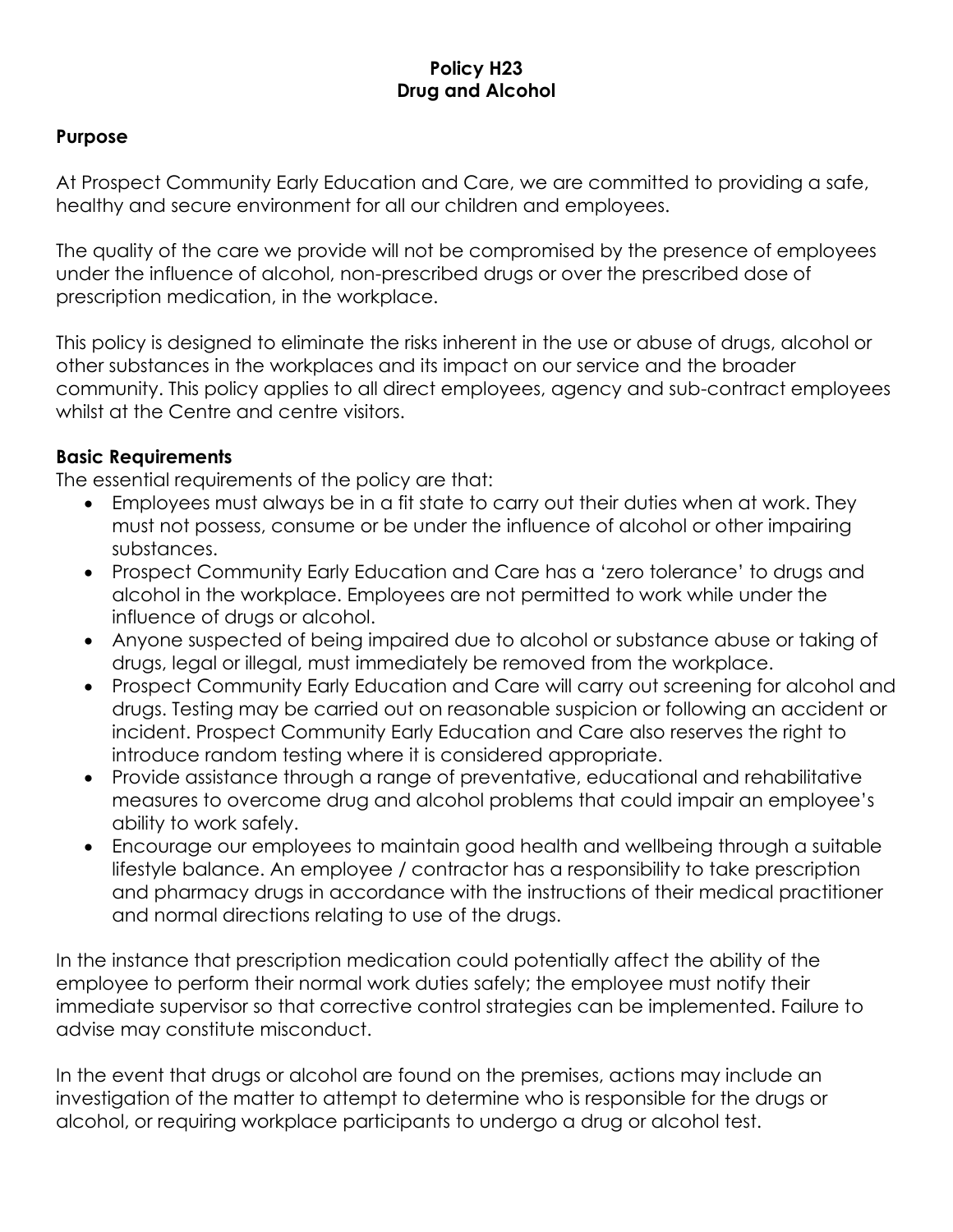### **Alcohol and Drug Testing and Disciplinary Process**

We will carry out screening for alcohol and drugs.

Testing may be carried out on reasonable suspicion or following an accident or incident.

We also reserve the right to carry out random testing where it is considered appropriate.

The disciplinary process will be invoked, and may lead to summary dismissal, in the case of any direct employee who:

- is removed from a workplace due to impairment or suspicion of impairment caused by substance abuse, drugs or alcohol consumption
- tests positive for illegal drugs
- is found to have a blood alcohol level greater than 0.00 or the equivalent in urine or breath samples.
- refuses to undertake a screening test for alcohol or drugs, or
- Is found supplying illegal drugs or is charged with a drug or alcohol related offence.

Persons found to be exhibiting the effects of drugs or alcohol may be required to have an appropriate test conducted. If a positive drug and alcohol reading is recorded at any time, the employee will be subject to disciplinary action, possibly including suspension or termination.

An employee found to be exhibiting the effects of drugs or alcohol, or returning a positive drug or alcohol reading, or refusing to participate in testing, will be required to cease work immediately and leave the workplace.

• As part of our commitment to maintaining safe work practices, Prospect Community Early Education and Care is unable to allow employees to resume work until such time as they undertake testing and a negative result is obtained.

• Employees sent home or to a medical examination must report to the approved provider or nominated supervisor the following working day or when they are no longer under the influence of drugs or alcohol to discuss the incident.

• Employees who return a positive result or refuse testing will not be paid for this time off work until a negative drug test is returned.

## **Requests for Help**

Prospect Community Early Education and Care will treat any requests for assistance from any employee who volunteers the information that they have a drink or drug related problem sympathetically. A request of this nature will not be accepted subsequent to or immediately prior to testing for alcohol and drugs. During any regime of treatment the individual would remain subject to the requirements of this policy whilst at work.

### **Drug and Alcohol Management Strategies**